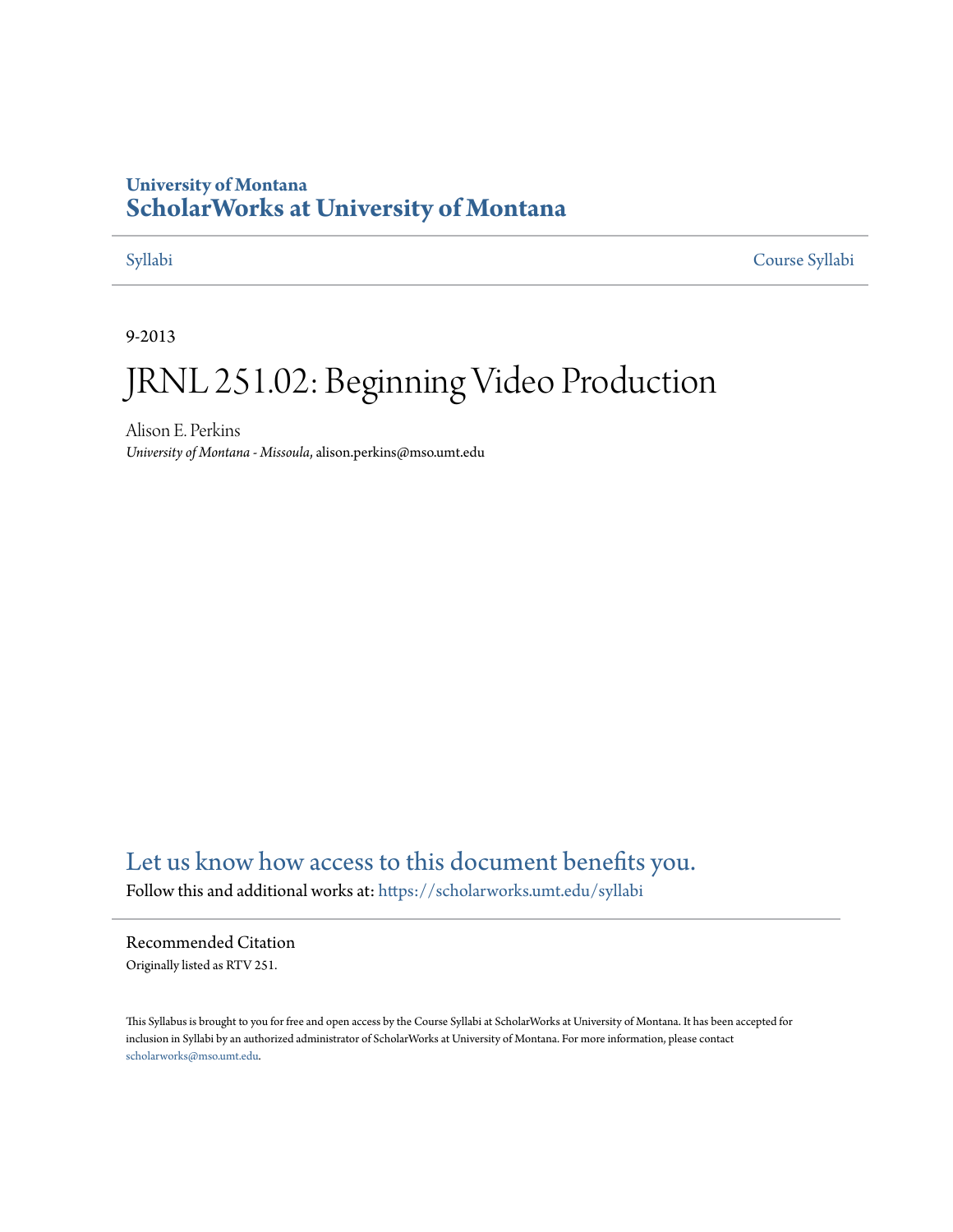### **RTV 251 - Beginning Video Production - Fall 2013** *Class meets Tuesdays and Thursdays 11:10am - 12:30pm in DAH 009*

#### **Instructor**

Alison Perkins, Professor UM Radio-TV Department, School of Journalism Don Anderson Hall 432 Office hours T & Th 12:30 to 2:00 pm (or by appointment) Phone: 243-4854 E-mail: alison.perkins@mso.umt.edu

#### **Scope**

This course will introduce you to the theory of visual storytelling and the tools to produce quality video narratives. You will learn production techniques including shooting video, recording audio and post-production editing. Television is a team effort, and you will have to work with others to succeed.

I expect you to show up to class prepared. Deadlines are important. You are expected to pay attention and **take notes** during each class.

Television is a team effort. You will have to learn to work with others to be successful. Your cooperation and willingness to work together and get along during the semester will be noticed and recorded.

#### **Learning Outcomes**

- Show visual literacy, understanding, and skills.
- Think critically and creatively.
- Use appropriate tools and technology in video production.

#### **Skills**

This course will introduce you to the theory of visual storytelling and tools to produce quality video narratives. Students will be expected to demonstrate the ability to:

- 1. Shoot and record steady, well-framed, properly exposed video that meets the Journalism School standard.
- 2. Record clear, understandable audio.
- 3. Edit video, audio, natural sound, and voice narration in clean sequences using Final Cut Pro.
- 4. Edit using sequences to compress time.
- 5. Tell a simple visual story with a beginning, middle, and end.
- 6. Export video from Final Cut Pro and understand the program's file structure.

### **Attendance Policy**

Attendance is mandatory, and punctuality is expected. Pre-registered students who fail to attend the first meeting of the class may be dropped. After **two** absences (excused or unexcused), each *unexcused* absence will cost 10% of your final grade. Excused absences must be documented by the instructor.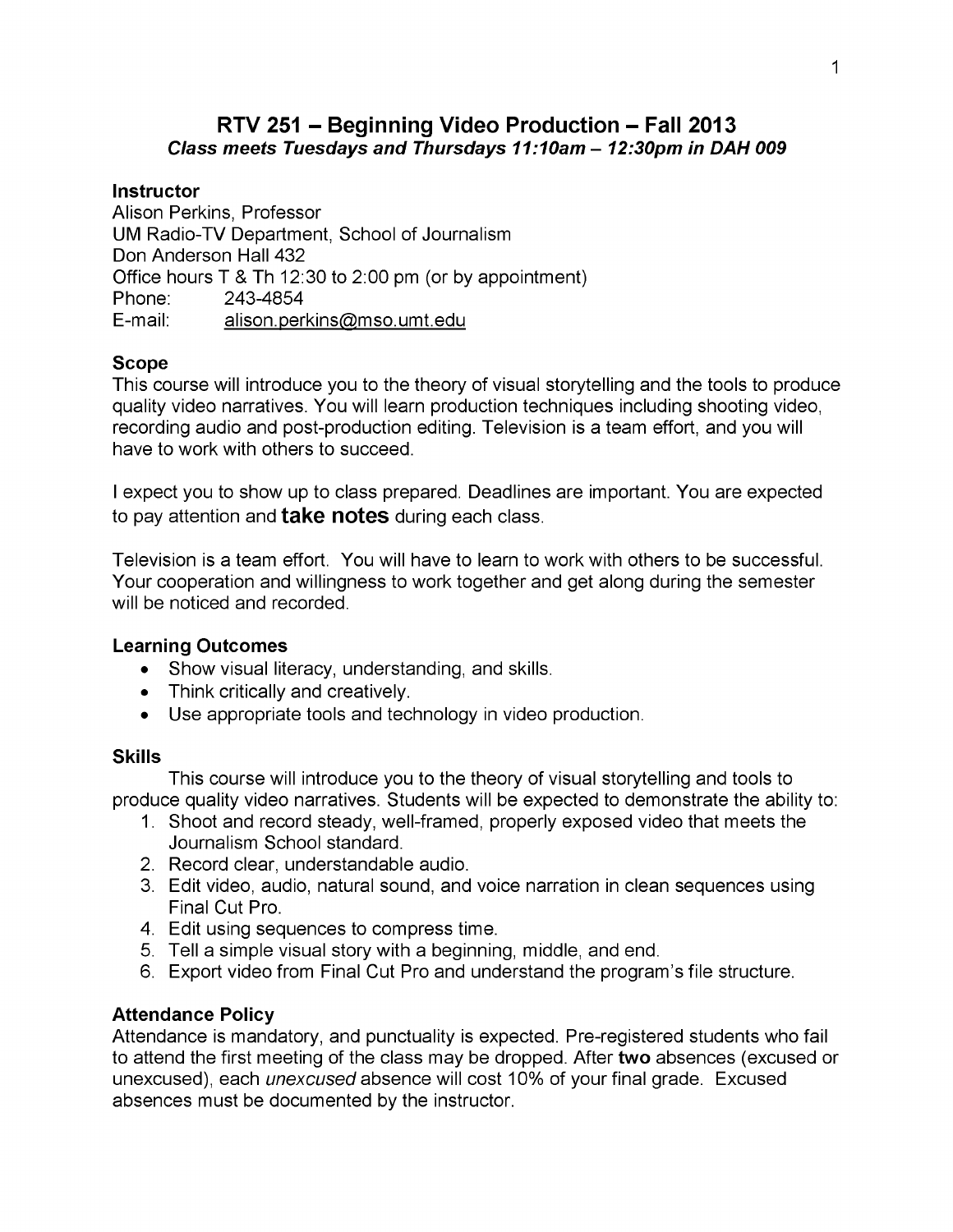#### **Deadlines**

Professionals are under constant pressure to produce high-quality work in a short time. A great story is of little value if it's finished too late to get on the air. Therefore, *deadlines in this class will be strictly enforced.* Unless you make prior arrangements with me, an assignment submitted after the deadline will lose 10% of its grade for each day it is late. NO ASSIGNMENTS WILL BE ACCEPTED LATER THAN ONE WEEK AFTER THE DEADLINE.

If you can't meet a deadline due to illness or some other emergency, *you must let me know before the deadline.*

#### **Academic Honesty**

All students must practice academic honesty. Academic misconduct is subject to an academic penalty by the course instructor and/or a disciplinary sanction by the University. All students need to be familiar with the Student Conduct Code http://www.umt.edu/SA/VPSA/index.cfm/paqe/1321.

#### **Plagiarism**

As defined by "The University of Montana Student Conduct Code" plagiarism is: "Representing another person's words, ideas, data, or materials as one's own." This is strictly prohibited in this class and any case of plagiarism in this course will be subject to the penalties outlined in the student code of conduct.

#### **Same Work for Multiple Classes in J-School**

You may not submit for this course any assignment that has previously or will be concurrently submitted for another class unless you receive prior approval from the professor for this course. To do so without permission will result in an "F" for the assignment and could result in an "F" for the course.

#### **Accommodations for Students with Disabilities**

This course is accessible to and usable by otherwise qualified students with disabilities. To request reasonable program modifications, please consult with the instructor. Disability Services for Students will assist the instructor and student in the accommodation process. For more information, visit the Disability Services website at www.umt.edu/dss/.

#### **Camera Equipment**

- Four person teams will be responsible for a set of camera equipment for the semester, including a Canon Vixia HFR10 camera, a tripod, 2 microphones and audio (XLR) cable, and a light kit. You will manage sharing the gear among your teammates. **As a group you are financially responsible for any lost, stolen or damaged equipment.**
- Be careful with all equipment you use. Don't leave any equipment in your car or anyplace it could be stolen. Do not lose your temper and take it out on the equipment. Problems will happen, whether you're at the network level or in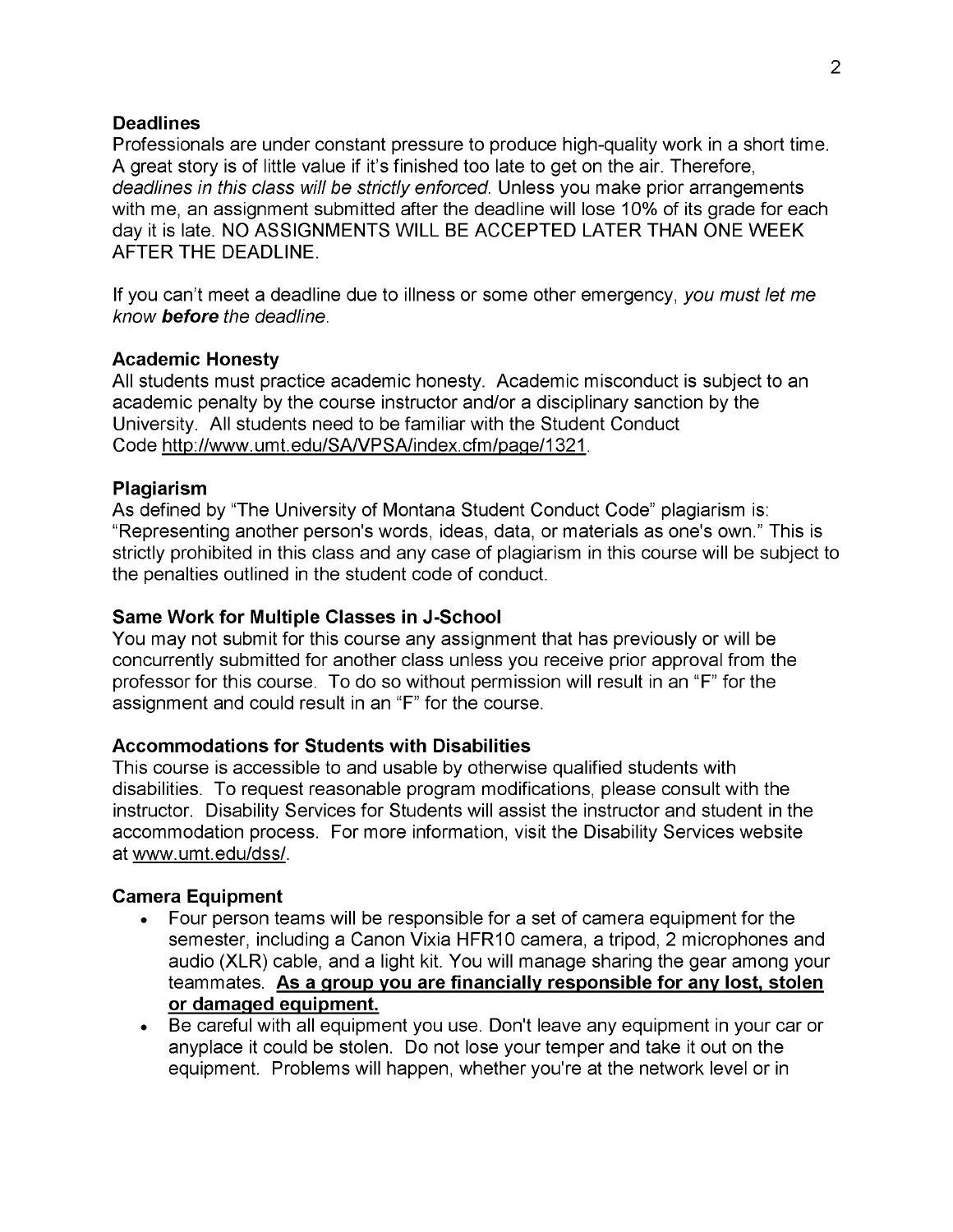college. Everything breaks down eventually. Batteries quit and computers don't always work. Be patient and learn to solve problems.

#### **Personal Equipment**

You will need the following items for this class:

- A set of headphones with both 1/4" phone and 1/8" mini plug connectors.
- A hard drive to backup footage and to use for archiving your work.

#### **Access ATTENTION ALL**

# **a) Pre-Professional Program students**

# **b) Non-JRNL majors enrolled in JRNL105X/140/227/251/270, or**

### **c) Non-JRNL majors enrolled in 300/400-level JRNL courses:**

For after-hours access to the rooms and doors listed below, please complete and submit this form. Complete only ONE request per semester. Be sure to select all courses you are taking which pertain to Don Anderson Hall, or include any information in the "Comments Section" (300/400-level courses) to further clarify your request.

Rooms with numeric-keypads: 009, 114, 300F/I, 305 and 306 GrizCard swipe access: 101 and front-door

A door access-code will be assigned and provided to you via email, after submitting this form. This request will also activate your GrizCard for the building. All codes will remain active until the last day of the semester. All requests must be submitted by 5:00pm on Friday, September 6th.

### **Printing**

Printing costs. To get print credits, go to the jtech window in room 010, Don Anderson Hall. You must pay with CASH. The jtech office is supposed to be staffed 9-5 Monday thru Friday.

### **Studio and Labs**

All labs must be cleaned up and everything put away or thrown away at the end of each class. Pack it in/Pack it out. Please keep your computer areas clean - LOG OFF and put computers to sleep when you are finished working.

### **Text Book**

*Radio: An Illustrated Guide,* by *This American Life,* is a step-by-step primer on how to make a radio story. The comic book includes detail on where we find our stories, how to structure a story, how to do an interview, how to hold the microphone, how to edit sound, how to write a script...really everything you'd need to get started.

Available in PDF format here:

https://store.thisamericanlife.org/ProductDetails.asp?ProductCode=RADIO%3AANILLU STRATEDGUIDE for \$2.00.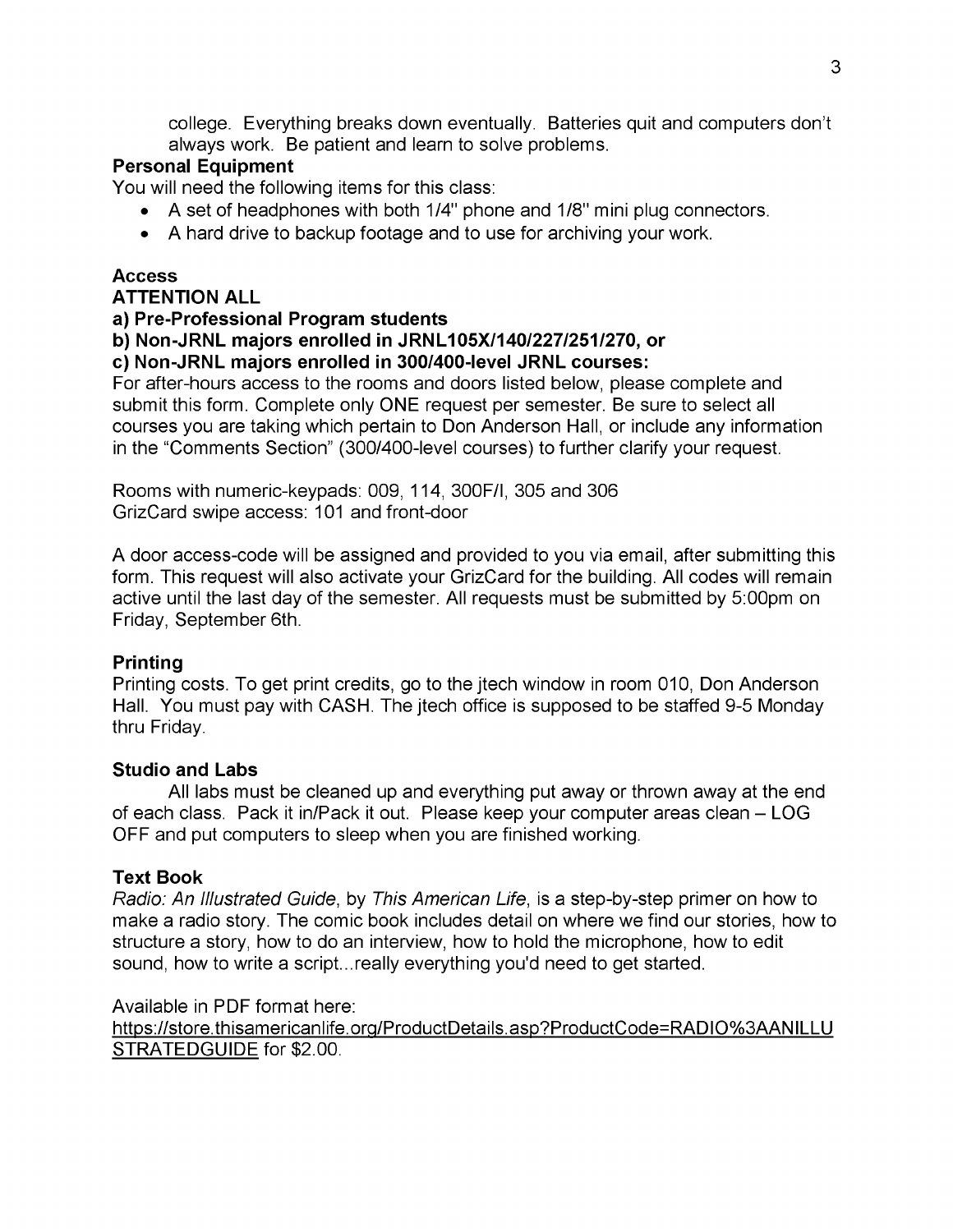#### Also, **read the manual** for the camera

at http://usa.canon.com/cusa/support/consumer/camcorders/high definition camcorder s/vixia hf r10#BrochuresAndManuals.

#### **Grading & Critique**

You will receive a class-wide critique summary and a critique sheet from me following every assignment. Any assignment can be re-edited based on the criticism, resubmitted, and re-assessed for the opportunity to improve the grade.

Graded Assignments 60% of final grade • Supplied Video Editing Exercise • Team Sequence Exercise • VO Package Exercise • Team Interview Exercise Quiz #1 **2006** Outside 2006 of final grade Quiz #2 10% of final grade Final Project **20%** of final grade Class Participation/Misc. Assignments 10% of final grade

*Students must receive a C- or better in all RTV and JOUR classes to continue in the professional program.*

| <b>Highest</b> | Lowest | Letter |
|----------------|--------|--------|
| 100.00%        | 93.00% | A      |
| 92.99 %        | 90.00% | А-     |
| 89.99%         | 87.00% | B+     |
| 86.99 %        | 83.00% | B.     |
| 82.99%         | 80.00% | B-     |
| 79.99%         | 77.00% | C+     |
| 76.99 %        | 73.00% | C.     |
| 72.99 %        | 70.00% | C-     |
| 69.99 %        | 67.00% | D+     |
| 66.99%         | 60.00% | D      |
| 59.99%         | 0.00%  | F      |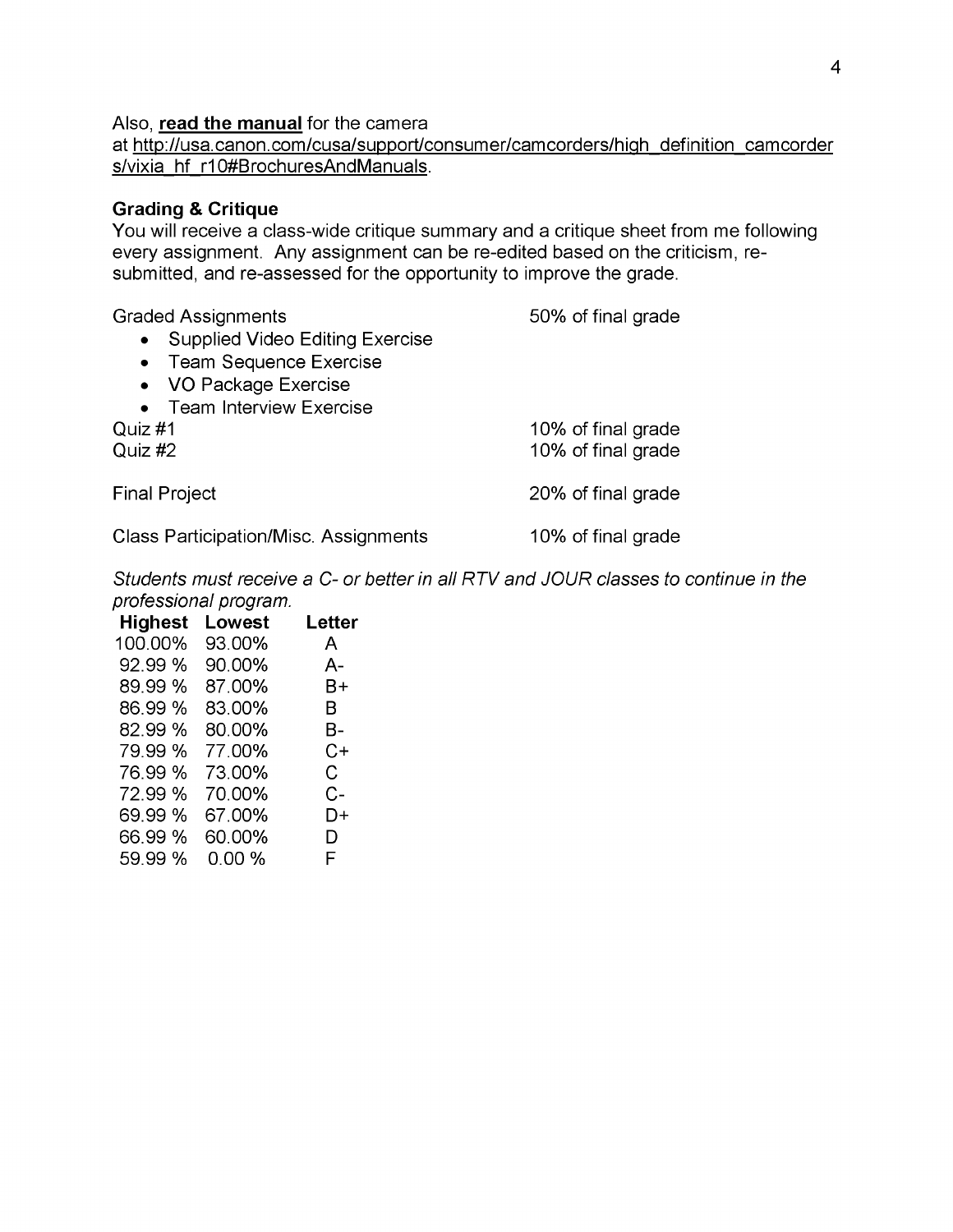#### **Class-by-Class Topics and Assignments SUBJECT TO CHANGE**

| Week           | Date   | Class                                                                                          | Assignments                                      |
|----------------|--------|------------------------------------------------------------------------------------------------|--------------------------------------------------|
|                | 8/27   | Introduction to the Course                                                                     |                                                  |
|                | 8/29   | Theory of Video                                                                                |                                                  |
| $\overline{2}$ | 9/3    | Editing 101: Introduction to Final Cut                                                         |                                                  |
|                | 9/5    | Editing 102: Sequences                                                                         |                                                  |
|                |        | Assignment 1 - Supplied Video Editing Exercise                                                 |                                                  |
| 3              | 9/10   | Editing 103: Putting Sequences Together                                                        |                                                  |
|                | 9/12   | <b>Work Flow</b>                                                                               |                                                  |
| 4              | 9/17   | Editing critique - Supplied Video Editing Exercise                                             | <b>Supplied Video</b><br><b>Editing Exercise</b> |
|                | 9/19   | <b>Cameras and Equipment</b>                                                                   |                                                  |
| 5              | 9/24   | Assignment 2: Team Sequence Exercise<br>Editing Team Sequence Exercise                         |                                                  |
|                | 9/26   | Editing Team Sequence Exercise<br><b>Transferring Video to Final Cut</b>                       |                                                  |
| 6              | 10/1   | Sequence critique - Team Sequence Exercise<br>Assignment: Final Project Ideas due 3/6          | Team Sequence<br>Exercise                        |
|                | 10/3   | 3-Point Editing - Cutting Pictures to Words<br>Shot Diversity and Composition - Rule of Thirds |                                                  |
| 7              | 10/8   | Discuss Final Project Ideas                                                                    | <b>Final Project</b><br>Ideas                    |
|                | 10/10  | Audio 101: Recording<br>Assignment 3: VO Package Exercise                                      |                                                  |
| 8              | 10/15  | Quiz 1                                                                                         | Quiz 1                                           |
|                | 10/17  | Shooting Video for a Script - See Dog, Say Dog                                                 |                                                  |
| 9              | 10/22  | Matching Words and Pictures Lab                                                                |                                                  |
|                | 10/24  | Editing critique - VO Package Exercise<br>Assignment: Final Project Sequences                  | VO Package<br>Exercise                           |
| 10             | 10/29  | Interviewing and Shooting Interviews<br>Lighting<br>Assignment 4: Team Interview Exercise      |                                                  |
|                | 10/31  | Editing Team Interview Exercise                                                                |                                                  |
| 11             | 11/5   | Interview critique - Team Interview Exercise                                                   | <b>Team Interview</b><br>Exercise                |
|                | $11/7$ | Audio 201: Working with Sound Bites                                                            |                                                  |
| 12             | 11/12  | <b>Video Story Formats and Elements</b><br>Assignment: Radio: An Illustrated Guide             |                                                  |
|                | 11/14  | <b>FX</b><br><b>Exporting Video</b>                                                            |                                                  |
| 13             | 11/19  | Editing critique - Final Project Sequences                                                     | <b>Final Project</b><br>Sequences                |
|                | 11/21  | Editing Lab - Script for Final Project                                                         |                                                  |